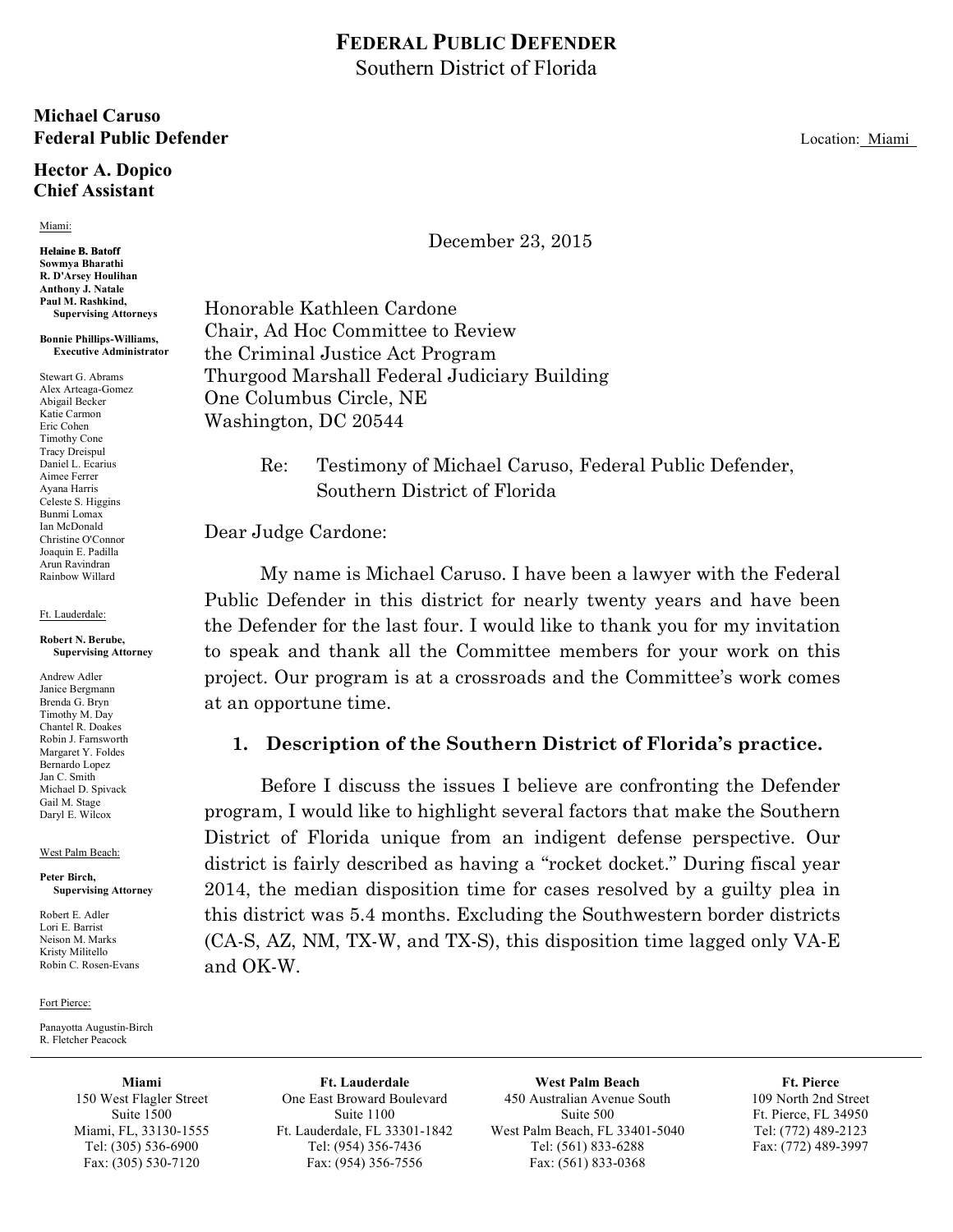During the same time period, there were 137 jury trials in this district, by far the most in the country and more than many circuits. And, our district led the federal courts with the most trials lasting 3 days, 4 to 9 days, and for trials 20 days or longer. We trailed only NY-E and NY-S for trials lasting 10-19 days.

Despite the number, length, and complexity of these trials, the median disposition time for these cases was 10.3 months. In looking at the number and length of trials in this district, the Southern District of Florida best compares to NY-E and NY-S. But, in terms of median disposition time, there is no comparison. For jury trials, the median disposition time in NY-E and NY-S is respectively 25.7 and 23.9 months—more than 14 months longer than in our district.

A brief description of a few of our more complex cases this year will demonstrate the nature of our practice. Our office handled two fraud trials that each lasted approximately two months. In one case, involving allegations of a business opportunity scheme, the discovery provided by the government totaled three terabytes (approximately six thousand file cabinets) of information. The discovery response in the other case, an alleged real estate fraud, totaled more than one terabyte. The human and technological resources needed to defend these trial cases were immense.

A third case, estimated to take a month to try, was resolved by a misdemeanor plea the week before the trial was set to commence. This case involved voluminous electronic discovery that required proprietary and commercial software, as well as numerous additional pieces of hardware, to review. The raw data, approximately 464 gigabytes, included Exchange Database files for which the government had an entire dedicated team of experts using SQL, a special coding language, to write search queries. We initially attempted to load and view the EDB data; however, we did not have the manpower to code queries, nor did the lawyers have enough familiarity with the contents of the data to guide an expert to code our own searches. Ultimately, we had to purchase software to allow us to view the data without the help of an expert. Additionally, we were given raw data for an internal organizational system that was used by the company allegedly involved in the fraud. In order to view these documents, we spent hours mounting and attempting to view the hard drives. This again failed, and we had to coordinate with the creators of the system who fortunately agreed to provide to us the software to view the data on two separate laptops. The defense of this case severely strained our limited resources.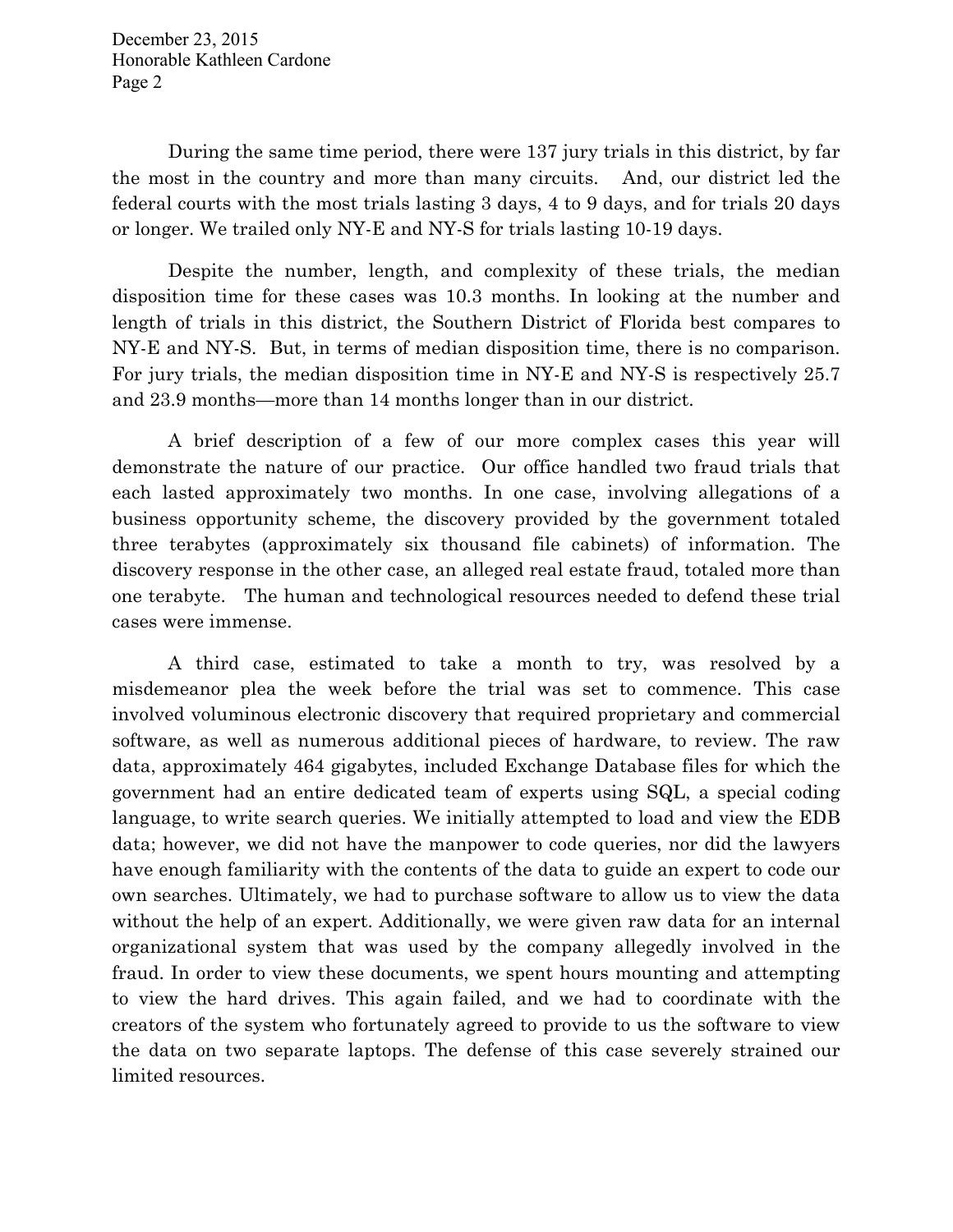In all, last year the office opened a total of 2,636 cases with a mix of immigration, narcotics, fraud, and firearms cases comprising the majority of the matters handled. Moreover, many of our cases are multi-defendant cases where an AFPD assumes the responsibility of lead counsel and coordinates the defense.

Despite being assigned approximately 65% of the criminal cases in this district, we do not have a staffing level proportional with the United States Attorney's office (USAO). In fiscal year 2015, our office had an authorized staffing level of 47.88 assistants with 45.6 attorneys on board by the end of the year. At the same time, there were 221 assistants working at the USAO with 4 full-time special assistants. With only 25 AUSAs involved in civil work, the majority of the attorneys at the USAO are involved in criminal cases. Therefore, the USAO has a substantially larger pool of lawyers available to handle cases compared to our office of less than fifty lawyers.

# **2. Greater Defender Independence is Required to Fulfill the Promise of the Sixth Amendment and Less Judicial Involvement in the Selection and Compensation of Defenders Is Needed to Avoid the Appearance of a Conflict of Interest.**

I will not use this space to set forth in detail the history of the Defender independence issue that has been simmering for the last 50 years. I will say, however, that this appears to be a particular low-point in the Judiciary and Defender relationship.

Since 2004, the Defender Services Office (DSO), charged with providing support to Defenders and CJA lawyers, had been a "distinct high-level office" within the Administrative Office (AO). The status of DSO within the AO reflected the uniqueness and importance of our mission. In 2013, however, the AO demoted DSO to one of many "program services" like probation and pre-trial services that exist to serve the Court. But, unlike probation and pre-trial services, we exist to serve individual clients. Through this demotion, the AO severely undermined the authority and independence of our program and our new, at the time, Chief.

Another blow to our independence occurred when the Executive Committee of the Judicial Conference voted to strip the Defender Services Committee (DSC) of ultimate staffing and budgeting authority for our program and transferred that authority to the Judicial Resources Committee. As this Committee knows, the DSC long possessed this ultimate authority. My understanding is that this action was taken without any prior input from DSO or the Defender community. When we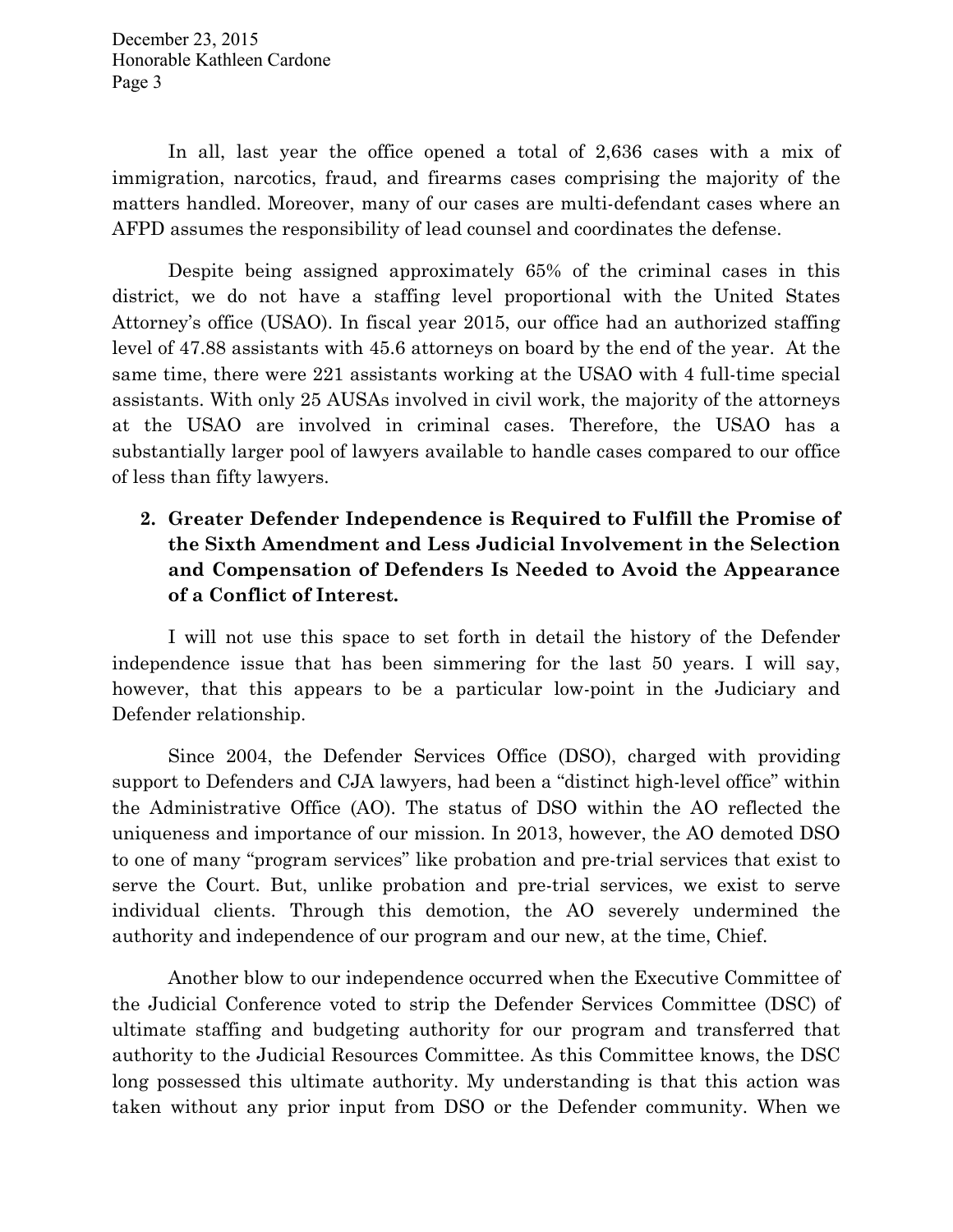learned of the decision, DSO asked the Executive Committee to reconsider but ultimately the initial decision stood. Both the substantive decision and the lack of communication and inclusivity were very troubling.

Subsequently, and prior to sequestration being imposed, the Executive and Budget Committees grew more involved in micro-managing the Defender Services account. During sequestration, Defenders were forced to furlough and lay off employees, and panel attorneys faced delayed payments and rate cuts. The allocation of sequestration cuts seemed particularly unfair to Defenders.

In the aftermath of the budget debacle, Defenders were subject to increased micro-managing and a staffing study being conducted on the orders of the Executive Committee. Many Defenders perceived the unnecessarily expedited staffing study imposed on our offices—while we were still reeling from sequestration—as an attack and not an attempt to improve our program. Only through the sheer dedication and focus of all Defender offices did we make the study a success and objectively demonstrate that we have effectively and prudently managed our program.

These events were very concerning as they indicated that the Defender program did not have an inclusive relationship with the Judiciary. A recent report issued by NACDL, "Federal Indigent Defense 2015," depicted a more antagonistic and dysfunctional relationship.

In the report, a former DSC chair told the NACDL Task Force that "'the judiciary acts in its own self interest" and views "a dollar into defense services [as] a dollar not into the clerk's office' or other agencies.'" A federal judge noted, referring to a conference call where Defender and CJA funding were being discussed, as a "'broken process'" because no defense representative was included.

Given the long identified need for more Defender independence and these recent events, this Committee should reexamine the relationship between the Judiciary and the Defender program and recommend that changes be made. I am a firm and devout believer in the Defender program; our Defender and CJA programs provide superior representation for indigent defendants charged in federal court. But, we can do better with a stronger and more independent structure.

There are a number of options that the Committee should consider to make the Defender program stronger. This Committee should evaluate, as did the Prado Committee, whether the Defender program would be more successful if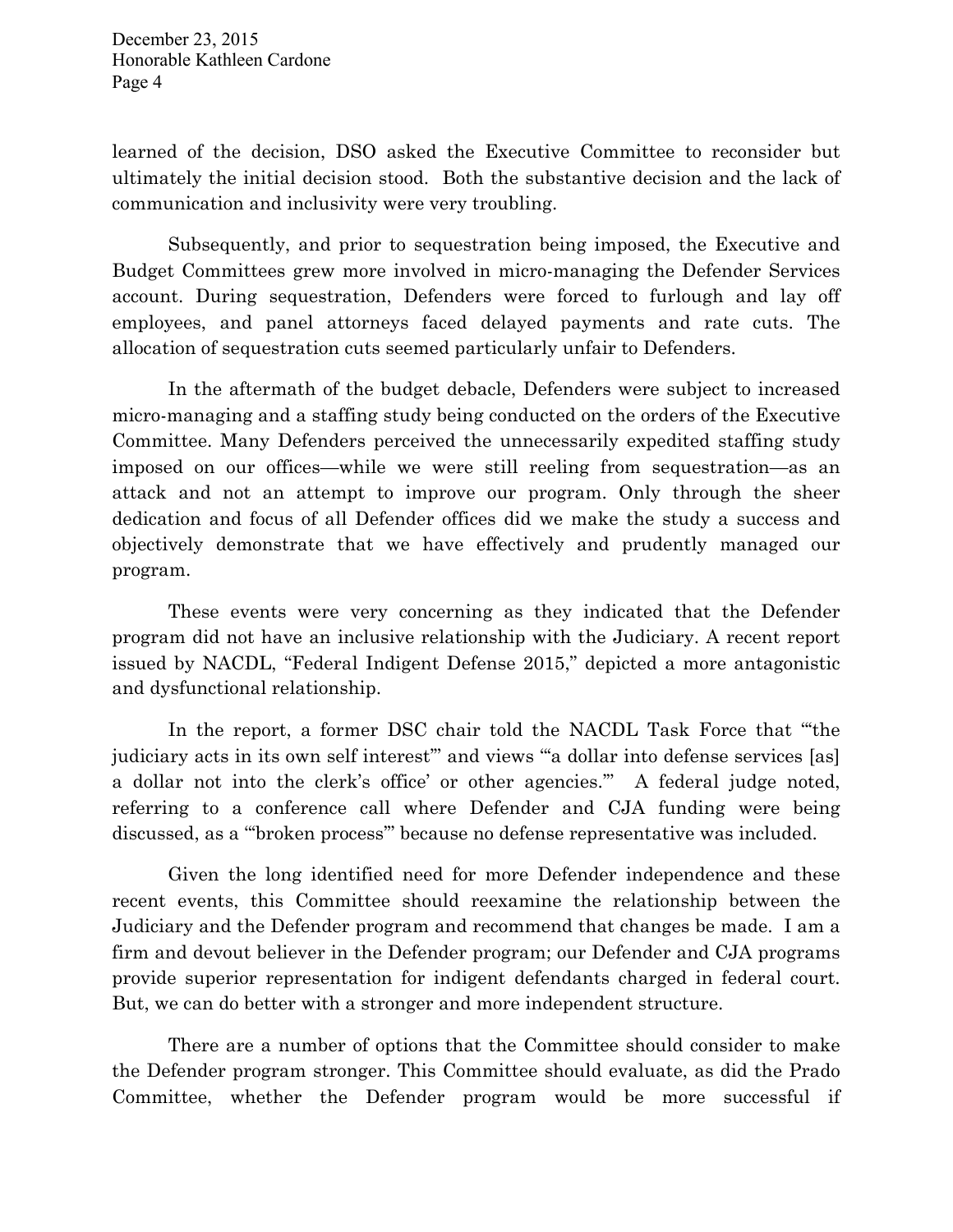reconstituted using a Federal Judicial Center or United States Sentencing Commission model. Another option, of course, is to recommend that the current model and structure be reconfigured to give Defenders more autonomy and control.

At a bare minimum, this Committee should recommend that DSO's position as a distinct high-level office be restored. In addition, DSC should recover the ultimate budget and staffing authority that the committee traditionally deployed. And, DSC should be recomposed to include voting participation by Defenders.

Within the AO, Defenders should be permitted to exercise more control over our self-governance. For example, my understanding is that the AO has limited the composition of the Defender Services Advisory Group (DSAG) as well as the number and location of the meetings that DSAG may conduct. As to composition, the AO has decided that the Eleventh, Fourth, and District of Columbia Circuits should share a single representative. These Circuits contain 4 of the 12 most populous states in the country, and about 20% of the country's total population and not surprisingly have very different indigent defense issues and concerns. There is simply no good reason why Defenders themselves cannot determine how DSAG membership should be constituted to best reflect the diversity of our issues.

The Defender program also needs to be allowed to develop policy and legislative priorities. A cursory review of the Department of Justice (DOJ) website demonstrates that we are severely outmatched in this area. DOJ seemingly has the following "agencies" that are devoted to policy and legislative work in addition to those employed directly in the Criminal Division: the Bureau of Justice Statistics, National Commission on Forensic Science, National Criminal Justice Reference System, Office of Legal Policy, Office of Legislative Affairs, Office of the Associate Attorney General, and Office of the Deputy Attorney General. I do not believe that complete parity with DOJ is achievable but we do need to tilt the playing field a little closer to level. Not only would a robust policy and legislative branch allow us to provide better representation for our clients but it also would allow us to compartmentalize this work and achieve a significant economy of scale.

A recent example illustrates this need. For the last year, Congress has been developing a "once in a generation" criminal justice reform package. Despite the obvious Defender interest in this legislation, we simply did not have the resources needed to devote to this project. Instead of having staff dedicated to this work, Defenders and others in the program have worked "part-time" on these issues in addition to the other work that is required to be performed. But, this type of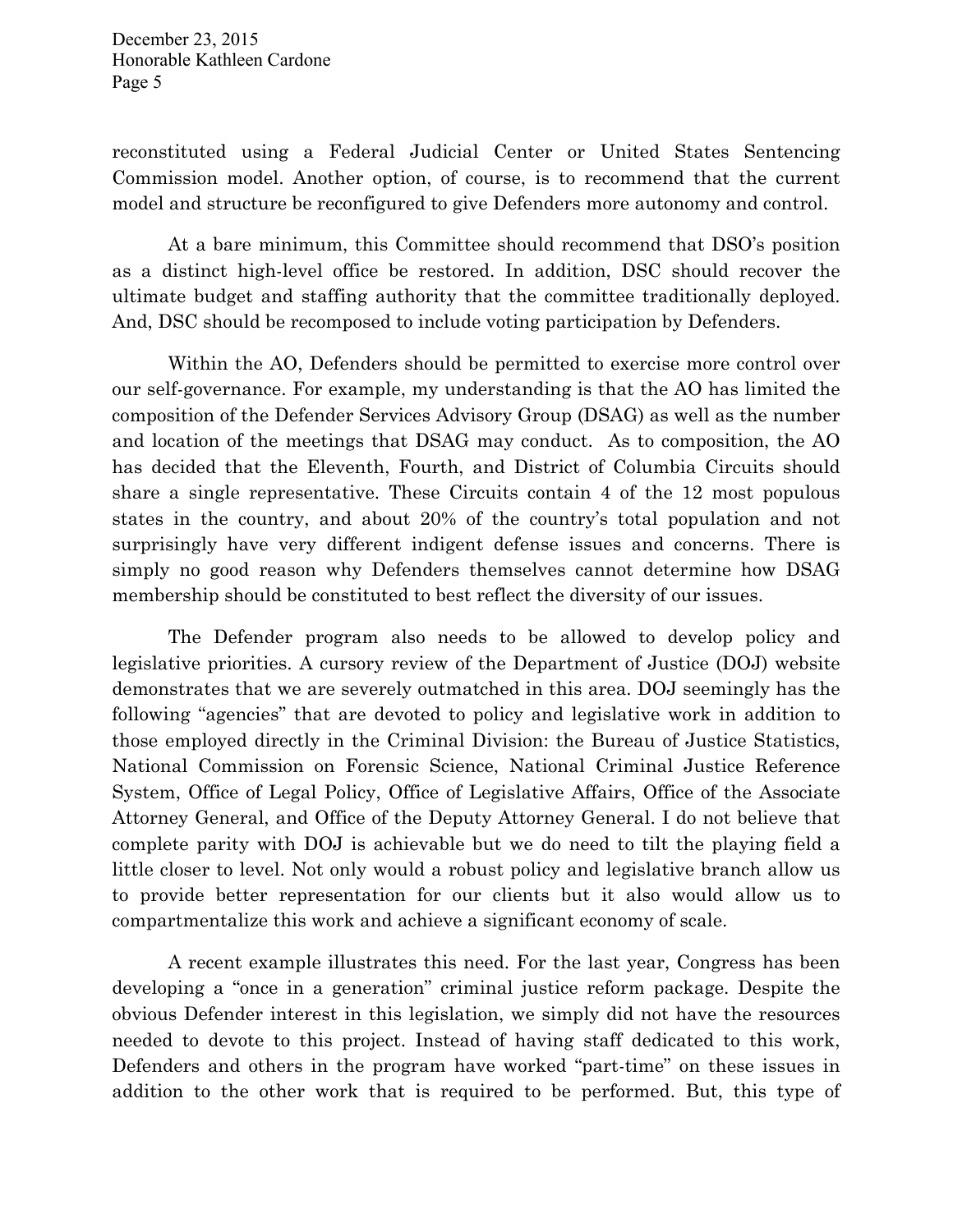legislative work is too important and time-consuming to be handled on an ad hoc basis.

Although for the last few years Defenders have had AFPDs "detailed" to Congress, this is not sufficient to address our needs. And, even this detailee program is limited. Very recently, the AO denied a bipartisan congressional request for the extension of an AFPD's detail to assist on legislation that would benefit our clients. Defenders should be able to make these types of decisions.

In addition to staffers devoted to legislative and policy efforts, the Defender program requires a deputy-level position committed to data analytics. We learned rather quickly during the work measurement study that we need a dedicated expert to analyze our data in real-time to allow us to make more informed and better decisions.

Outside the AO, there are a number of changes this Committee should consider in redefining the relationship between the Defender offices and their respective Circuits:

- If appointment and reappointment power remain with the Circuit, then there should be a presumption that a Defender who is performing well will be reappointed. Currently, when a Defender position is advertised, the Circuit makes clear that there is no presumption that the incumbent will be reappointed. Presumably, this language is included to encourage qualified individuals to apply for the position. The language, however, creates uncertainty over the future direction of the office that has a potentially destabilizing impact.
- The Circuit should make recommendations as to the number of lawyers a Defender should employ but should not exercise the ability to "cap" the number. There is an actual or apparent conflict of interest when the Circuit is able to limit the number of lawyers who a Defender may employ to litigate in that same court. The "cap" is simply not necessary in light of the adoption of the work measurement formula.
- The Defender's salary should, at a minimum, be equal to that of the United States Attorney.
- The Defender should not have to obtain approval of the Circuit for non-case related travel outside the district, and reimbursement for the travel. The Defender is capable of instituting internal controls and employing a standard auditing process for this type of expense.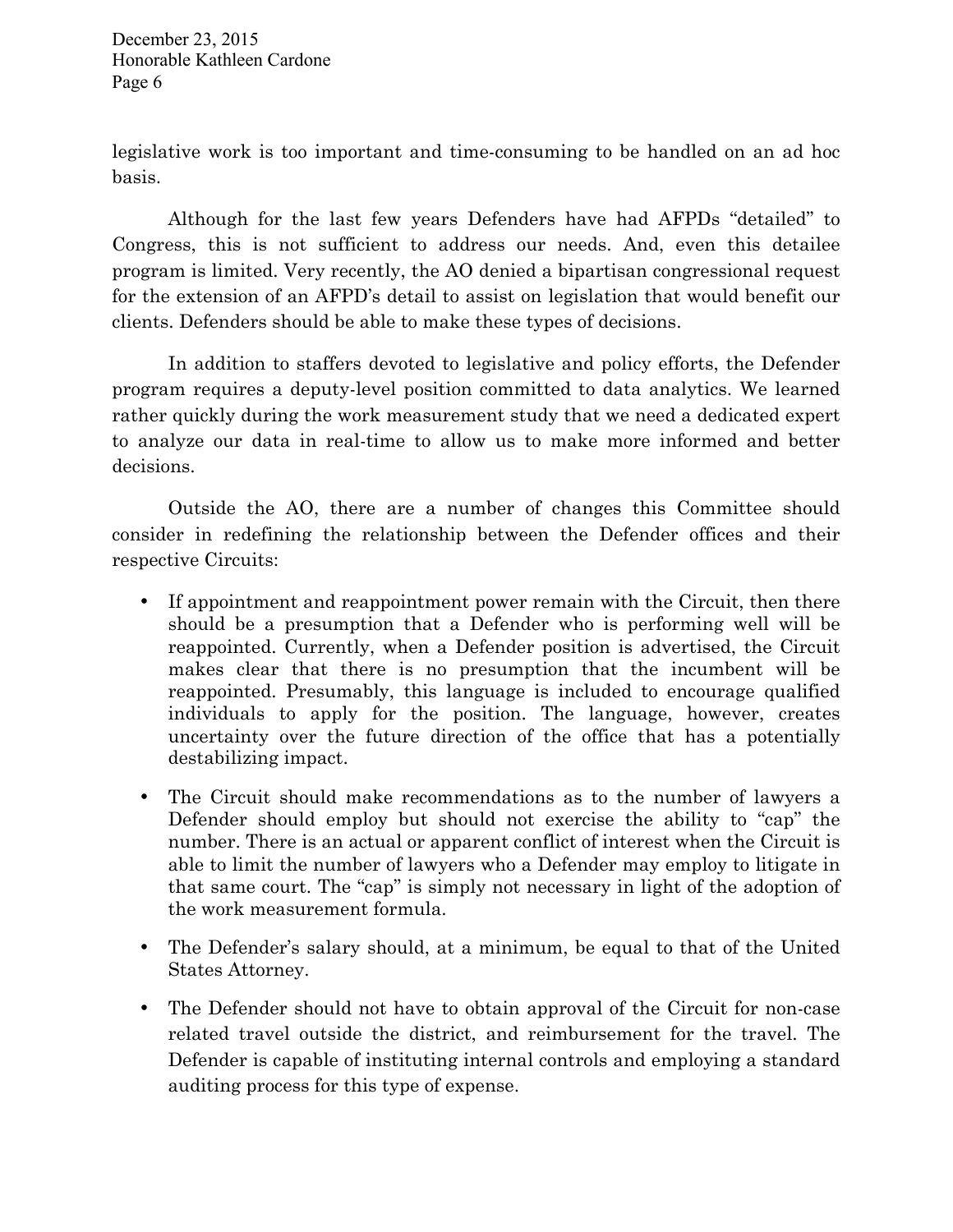> • The Defender should have the ability to "opt-out" of the Circuit's Employment Dispute Resolution Plan and be able to enact a Plan that best suits the Defender office's needs. Circuit Judges and Defenders have very different employer-employee relationships. A Defender may wish to expand protections to the Circuit's basic plan to attract diverse employees and match the benefits offered by private employers.

# **3. Judicial Involvement in the Appointment, Compensation, and Management of Panel Attorneys and Investigators, Experts, and Other Service Providers Should Be Eliminated or Reduced.**

Consistent with my beliefs regarding the need for Defender independence, I likewise believe that judicial involvement in the administration of the Criminal Justice Act panel should be eliminated or sharply circumscribed. The actual or apparent conflict of interest that exists between the presiding judge and court appointed counsel with regard to panel selection, appointment to a particular case, and approval and reimbursement of fees and expenses warrants a modified system that removes this issue.

This Committee should recommend that the selection and retention of lawyers to serve on a panel be accomplished by the local panel selection committee without express judicial involvement. With regard to case assignments, while a judicial officer would make the determination as to whether an accused should receive appointed counsel, the local administrator would review the case and assign appropriate counsel. The local administrator would make voucher determinations regarding compensation and expense reimbursement. Similarly, the local administrator also would review and approve the hiring and payment for experts, investigators, and all other non-lawyer service-providers.

## **4. Compensation for Legal Services Provided under the CJA are Inadequate and Contribute to the Lack of Parity in Relation to the Prosecution.**

CJA panel lawyers should be fully and fairly compensated for their work. Although the hourly rate has increased over the last ten years, the rate is staggeringly low. As a point of comparison, a recent local survey revealed that the average associate billing rate in South Florida is upward of \$250 per hour.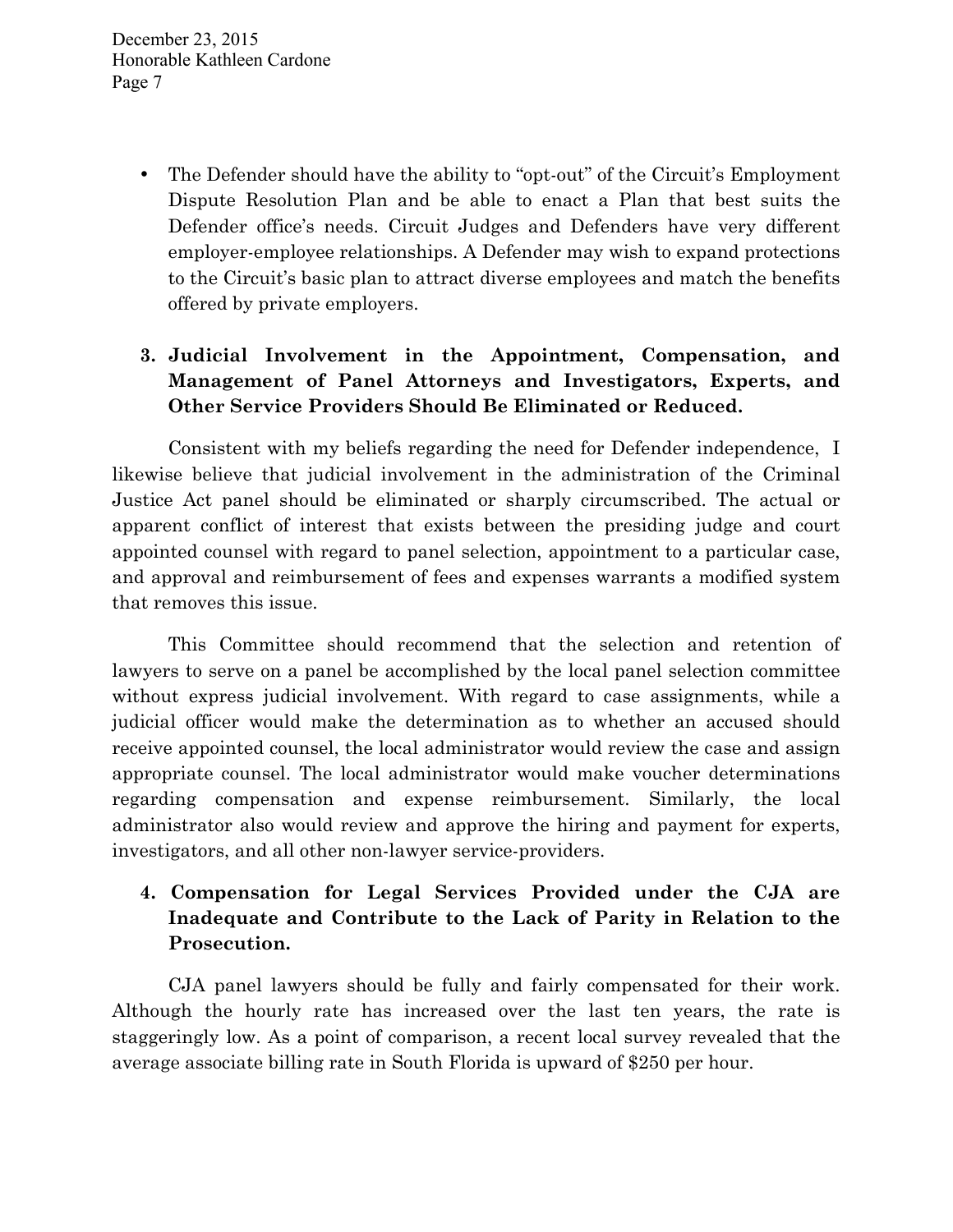## **5. Billing, Voucher Review, And Approval Processes Relating to Compensation For Legal And Expert Services Provided Under The CJA Should Be Clearer and More Uniform.**

There needs to be greater clarity and transparency, in the voucher review process, regarding the difference between the hours the CJA lawyer actually worked on the case, and the hours the court believes were reasonably expended. I believe this issue arises, in part, because a judge does not have to provide an hour-by-hour analysis in reviewing a voucher. Rather, a judge may make an across-the-board cut in assessing a voucher. While the latter approach is more efficient, the result is that CJA lawyers often are left without a clear explanation as to why a voucher has been reduced. If voucher review remains in the judiciary, perhaps there is a middle ground that will allow a judge to conduct the process expeditiously but also give the CJA lawyer an explanation for the reduction that will guide him or her in future cases. Finally, I believe that there should be a uniform "appeal" process by which CJA lawyers may seek a reconsideration of a voucher reduction.

## **6. The Availability of Qualified Counsel, Including for Large, Multi- Defendant Cases is Generally Excellent but Investigative and Paralegal Support Is Lacking.**

The Southern District of Florida is fortunate in that we have a large pool of qualified counsel to handle these types of cases. The issue that arises in these cases, however, is the availability and utilization of investigator, expert, and paralegal support. The discovery in fraud, national security, and even long-term historical narcotics cases, can be astounding. There should be a greater willingness on the part of the judiciary to adequately fund CJA lawyers with these resources on a case-by-case basis. The judiciary also should promote the use of both CJA discovery coordinators as well as CJA budgeting lawyers. By using these resources, CJA lawyers will be able to more effectively use technology and litigation support vendors to organize, search, review, and analyze large volumes of discovery, in both paper and electronic form.

## **7. The Timeliness of Appointment of Counsel Is Generally Sufficient.**

In this district, counsel is appointed after a pretrial services officer interviews and prepares a report for the magistrate judge who conducts the first appearance hearing. While in the majority of cases this does not present an issue there are cases where this procedure has a negative impact on indigent defendants.

For example, a pretrial services officer may ask whether the person has current or past gang affiliation. While arguably relevant for bail purposes, an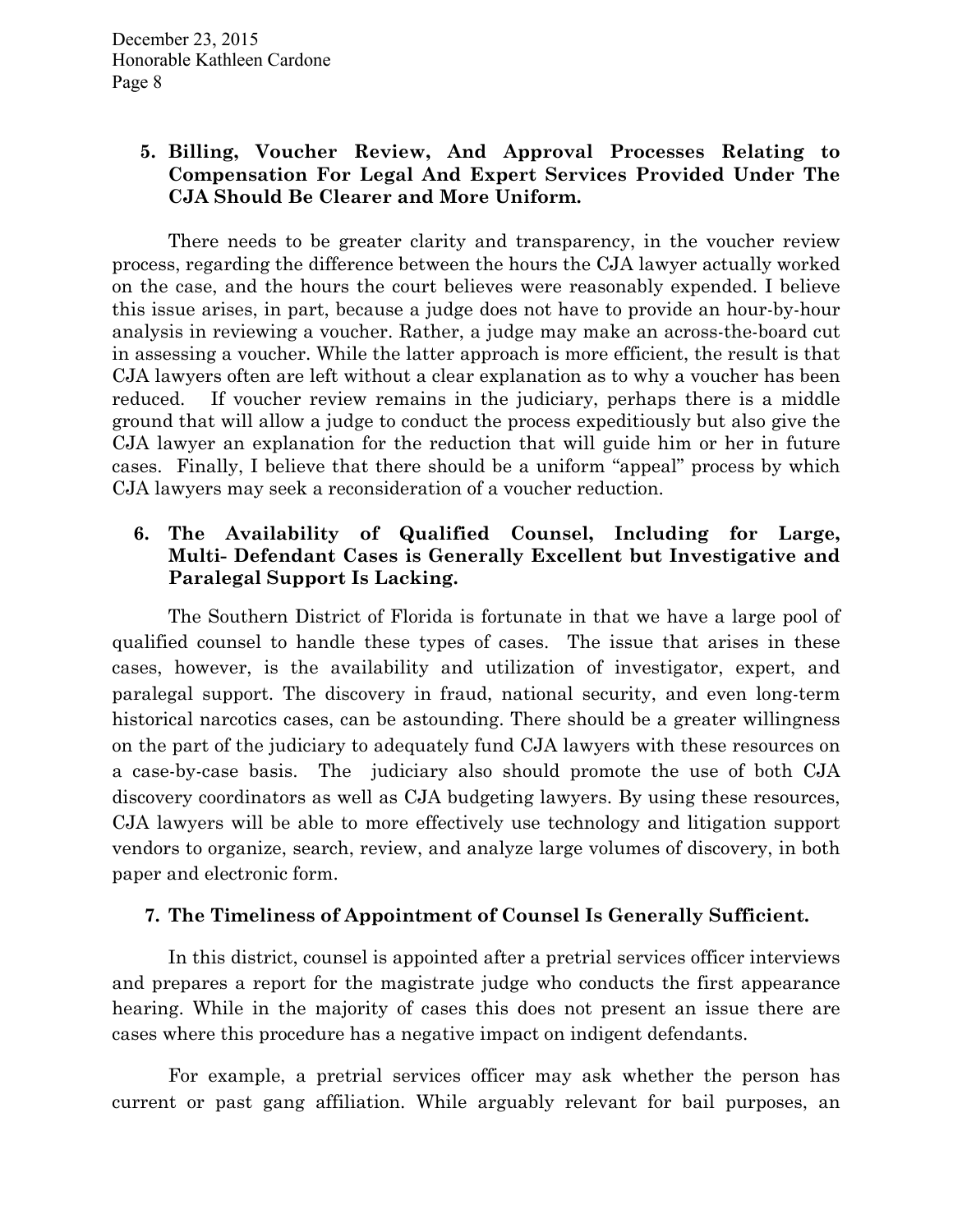admission or a false denial may have an adverse impact as the case moves forward. Certainly, if the person is convicted, this information will be imported from the pretrial services report to the presentence investigation report. As such, the information may be used by the prosecutor and the presiding judge in determining the person's sentence.

A similar problem exists for those accused of committing financial crimes. Ordinarily, there is a lengthy discussion of a person's personal assets during the pretrial services interview. Again, admissions or material omissions made by the person may be used to increase his or her sentence.

# **8. The Provision of Services or Funds to Financially Eligible Persons for Noncustodial Transportation and Subsistence Is Inadequate.**

As a border and magnet district, a number of our clients who have been released on bond do not reside in our district. The issue of payment for travel and subsistence for these clients is an ongoing source of frustration. Courts have held that 18 U.S.C. § 4285 does not provide the authority to order the Marshals Service to provide lodging and subsistence during a court proceeding, or for travel costs back to the client's place of residence.

In these situations, we often have had to "pass the hat" to actually pay or help defray the costs to the client. Shifting the burden from the government to the person's court appointed lawyer to pay for a hotel room or food during trial, or an airplane or bus ticket back home is clearly not fair.

# **9. The Availability And Effectiveness of Training Services Provided To Federal Defenders And Panel Attorneys Is Excellent.**

For many years, federal criminal practice has been exceedingly complex. Although no definitive count exists, experts believe there are currently 4,500 existing federal criminal statutes. Furthermore, there is widespread agreement by all participants in the federal criminal justice system that cases are becoming more complex for a variety of reasons. First, discovery is routinely voluminous and increasingly technical. Second, relevant legal rules are changing and ambiguous. Third, the adversarial nature of the federal criminal defense practice generates difficulty whether negotiating a just resolution of the case, trying the case to verdict, litigating sentencing issues, perfecting an appeal, or pursuing collateral relief. To provide effective representation, indigent defense counsel require training at least equal, if not more, than federal prosecutors receive.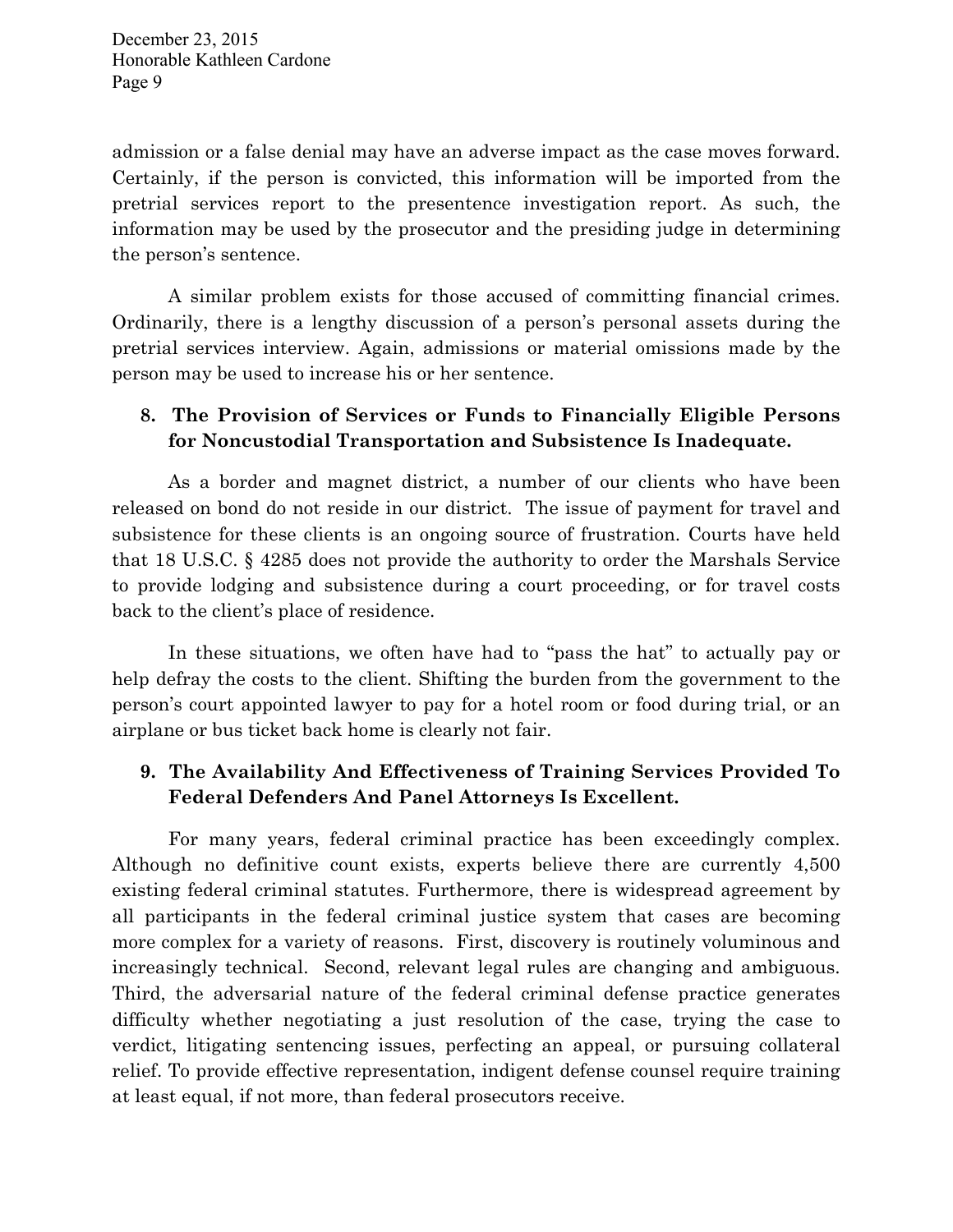A successful indigent defense program should have two training tracks: (1) basic federal criminal training for newer lawyers; and (2) advanced training for all lawyers. The Defender program has been remarkably successful in providing both tracks through national and local training.

One area in which the program can do better is follow-up training. At our national and regional seminars, we are exposed to either general or focused training. But, if we are not currently working on a case that involves those topics, the efficacy of that training may be diminished. To enhance the training experience, there should be periodic follow-up training conducted at the national or local level. For example, if at the national seminar there is a DNA presentation, there could be a follow-up training that worked through a cross-examination of a government expert, a direct-examination of a defense witness, or other specific areas that may arise in connection with the issue. Locally, this training could be done in-person, and nationally through video conferencing.

### **10. Large, Multi-Defendant Cases Require More Resources.**

As noted above, the Southern District of Florida has a significant number of multi-defendant cases. Generally, the FPD takes the first appointment in the case and is assigned the lead defendant. In these cases, the AFPD assigned to the case is expected to be the "laboring oar." Given this role and the nature and complexity of these cases, the time and resources needed to provide effective representation is enormous.

A "hidden" cost issue that arises in the context of multi-defendant cases is the USAO and Bureau of Prison's (BOP) practice of imposing separation orders in many of these cases. When a client is detained, the lawyer will provide notice to the detention center to arrange a visit. Ordinarily, a lawyer will arrive at the detention center and wait a period of time before being admitted to the visiting room. Only when in the visiting room is the lawyer told that his or her client is not present because another lawyer is seeing a co-defendant with a separation order. Efforts to work with BOP to solve this problem, which causes an undue waste of time and money for both AFPDs and CJA lawyers, have been unsuccessful.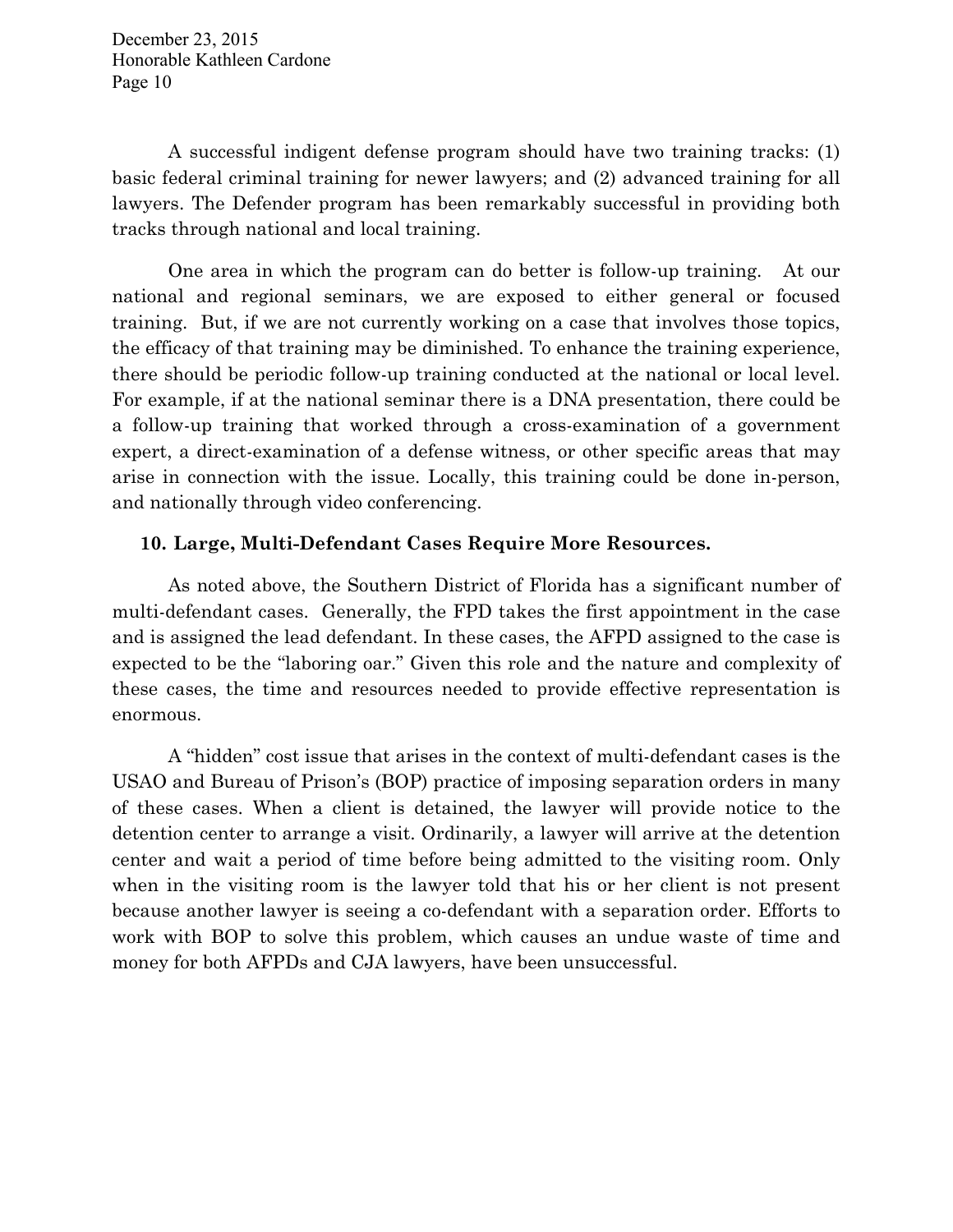# **11. The Advisory Nature of the Guidelines, Prosecution Trends, and Emerging Technologies Have Substantially Increased the Costs of Experts.**

There have been a number of factors that have raised the costs of experts in recent years. First, the advisory nature of the Guidelines and 18 U.S.C. § 3353(a)'s command that the district court impose a sentence sufficient but not greater than necessary has made mental health evidence more relevant. An unfortunate number of our clients suffer from severe mental health problems and the defense has an obligation to present this information to the court for sentencing purposes.

Second, the explosion in financial fraud and child pornography cases also has driven up the cost of experts. In child pornography cases, those costs typically include forensic computer work in addition to mental health experts. The primary driver in fraud cases are forensic accounting experts who analyze and summarize financial transactions. In securities fraud cases, we often require experts to analyze and interpret market data. The costs for these types of experts are astonishing.

Third, emerging technologies, including location-based tracking techniques such as GPS and cell-site tracking data, frequently require expert review. Finally, in national security cases that involve discovery in Arabic, Pashto, or Urdu, the costs of interpretation add up very quickly. If the discovery happens to be classified, those costs are magnified.

# **12. International Cases Are Becoming Increasingly Common and Present Significant Defense Obstacles in Terms of Time and Resources.**

In the past few years, our office has handled cases where the criminal conduct alleged in the case occurred in Afghanistan, Pakistan, South Korea, Liberia, Somalia, Kenya, Saudi Arabia, Haiti, the Dominican Republic, and most countries in South and Central America. Not only do these cases require large expenditures of funds if travel is required, but they also strain the time of the attorneys and investigators on the case.

Obviously, the Defender program does not operate on a level playing field with DOJ with regard to obtaining evidence that may be located in foreign countries. First, DOJ has the luxury of time. Under 18 U.S.C. § 3292, a prosecutor can obtain a three-year extension of the statute of limitations to pursue evidence in a foreign country. Our only recourse is to request an appropriate continuance from the presiding judge. When we defend a case that has an international component,